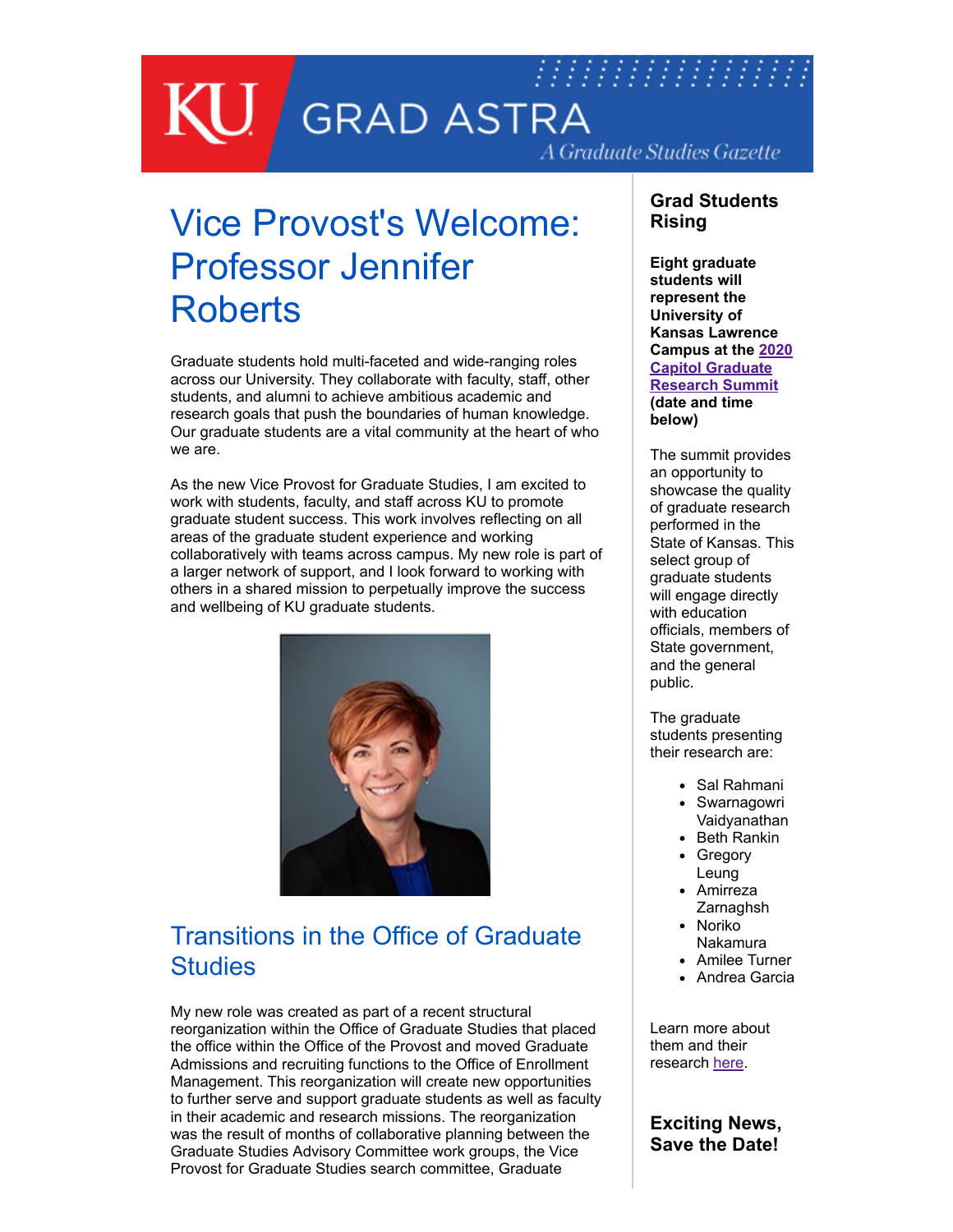Studies staff, and university leaders. I thank all for the thought and effort that went into the transition process. I especially want to thank Interim Dean Audrey Lamb for her incredible leadership during the reorganization, as well as Interim Provost Carl Lejuez, whose hard work, vision, and leadership strengthened the Office of Graduate Studies and leaves us well poised for continued growth.

The reorganization of the Office of Graduate Studies is already benefiting students in a number of ways. For example, the Executive Council of Graduate Faculty (ECGF), comprised of faculty from units across KU, recently restructured the Chancellor's Doctoral Fellowships to provide multi-year, competitive funding for top doctoral applicants who display exceptional research potential. I want to thank the members of ECGF for their work to both administer and improve these awards, which allow KU to continue to recruit top students and promote their doctoral studies.

## Supporting Graduate Student Professional Development and Research

In addition to fellowships, the Office of Graduate Studies also provides current graduate students with funding for research and travel.

The *Graduate Scholarly Presentation Travel Fund* is intended to help graduate students advance their research and develop professional networks by presenting their original scholarship at a meeting of a learned or professional society held outside the state of Kansas. Thanks to the Student Senate and their commitment to graduate student professional development, we have considerably more funding available than in previous years by which to support graduate student travel. The fund provides reimbursements of \$500 for domestic or international travel. Additional eligibility requirements, information, and the link to the application form may be found on our [website.](http://graduate.ku.edu/graduate-scholarly-presentation-travel-fund) The application for travel funds is currently open.

The Office of Graduate Studies also administers the *Doctoral Student Research Fund (DSRF)*, which supports KU doctoral students on the Lawrence and Edwards Campuses. This fund provides assistance to carry out research that advances the student's progress toward a doctoral degree. Funds are limited, with an average of only 16 awards per semester. A doctoral student is eligible to receive one (1) award during their doctoral career. Award amounts vary, with a maximum award of \$1,500. Applications for the DSRF are due **February 19th at 4 p.m.** Additional details can be found on our [website.](https://graduate.ku.edu/dsrf)

## One Day. One KU. Graduate Student Emergency Fund

The Office of Graduate Studies has identified the *Graduate Student Emergency Fund* as our fundraising priority during the [One Day. One KU.](https://kansas.scalefunder.com/gday/giving-day/18833/department/18862) drive, which takes place **February 20th** . This fund provides financial aid to graduate students facing unexpected economic strain due to illness, the death of a family member, accident, theft, or other causes of similar nature. In many instances, this aid has proven to be a critical factor in

#### **2020 Capitol Graduate Research Summit** *Wednesday, Feb. 26th 10:00 a.m. to 1:00 p.m. 1st floor Rotunda, State Capitol Building in Topeka, Kansas.*